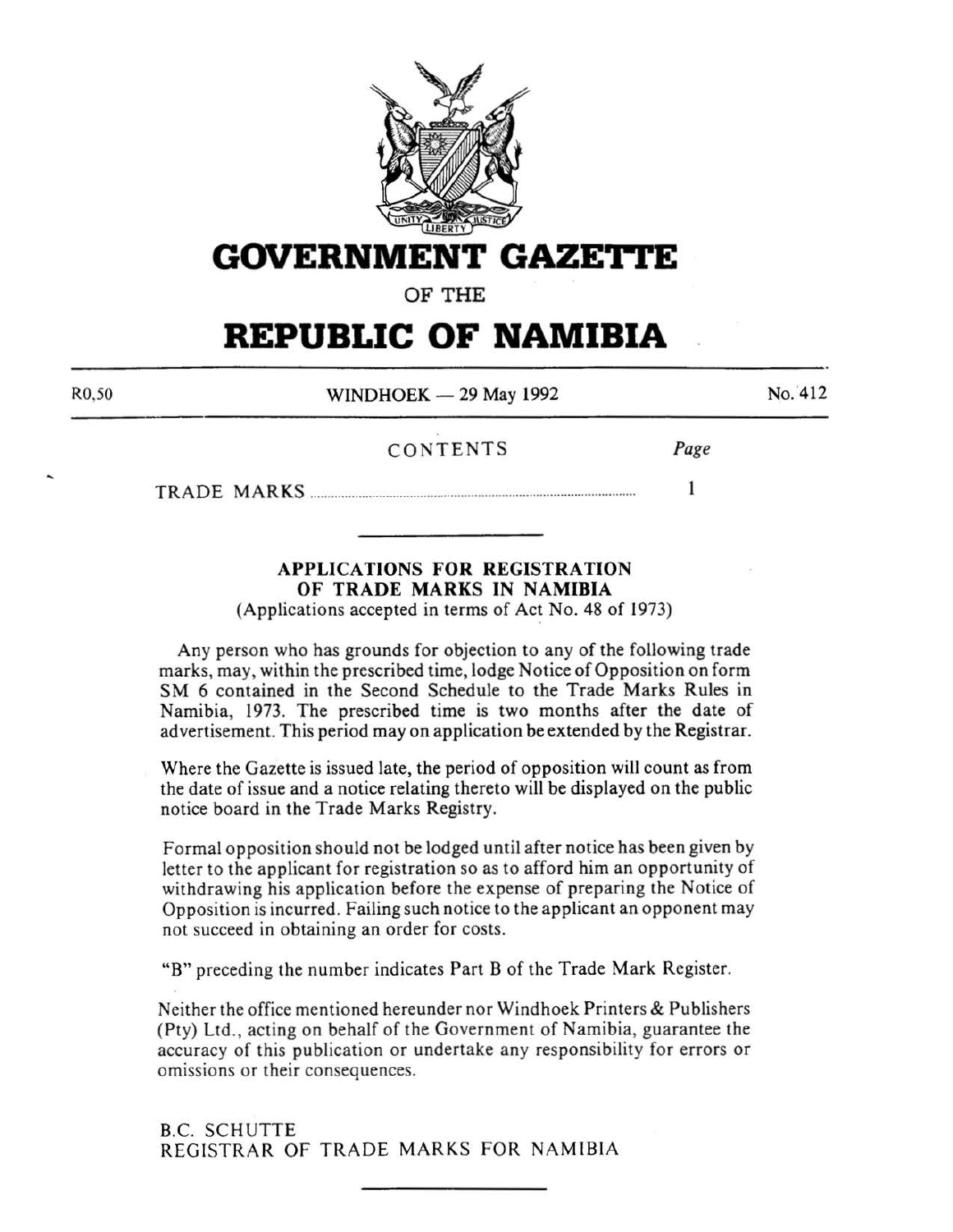89/1926 in Class 29: Meat, fish, poultry and game; meat extracts; preserved, dried and cooked fruits and vegetables; jellies, jams; eggs, milk and other dairy products; edible oils and fats; preserves pickles; in the name of KAAP SUIWEL-KOÖPERASIE BEPERK of 60 Industria Ring Road Parow 7500. Address for Service: MACROBERT DE VILLIERS LUNNON & TINDALL INC./, 501 United Building, 263 Andries Street, Pretoria.

FILED: 23 NOVEMBER 1989

'.

## **CABANA**

Associated with 86/0275

89/1966 in Class 5: Pharmaceutical, veterinary and sanitary preparations; in the name of ROUSSEL-UCLAF, a French company of 35, Boulevard Des Invalides, 75007 Paris, France.

Address for Service: SPOOR & FISHER, Standard Bank Chambers, Independence Avenue, Windhoek.

FILED: 14 DECEMBER 1989

## RUBACTER

90/0976 in Class 5: Chemical preparations for killing weeds and destroying vermin; fungicides; in the name of ROUSSEL-UCLAF, a French societe anonyme of 35, Boulevard Des Invalides, 75007 Paris, France.

Address for Service: SPOOR & FISHER, Standard Bank Chambers, Independence Avenue, Windhoek.

FILED: 8 AUGUST 1990

SAGA

90/0973 in Class 9: Contact lenses; in the name of JOHNSON & JOHN-SON, a corporation organized and existing under the laws of the State of New Jersey of one Johnson & Johnson Plaza, New Brunswick, New Jersey, United States of America.

Address for Service: SPOOR & FISHER, Standard Bank Chambers, Independence Avenue, Windhoek.

FILED: 8 AUGUST 1990

ACUVUE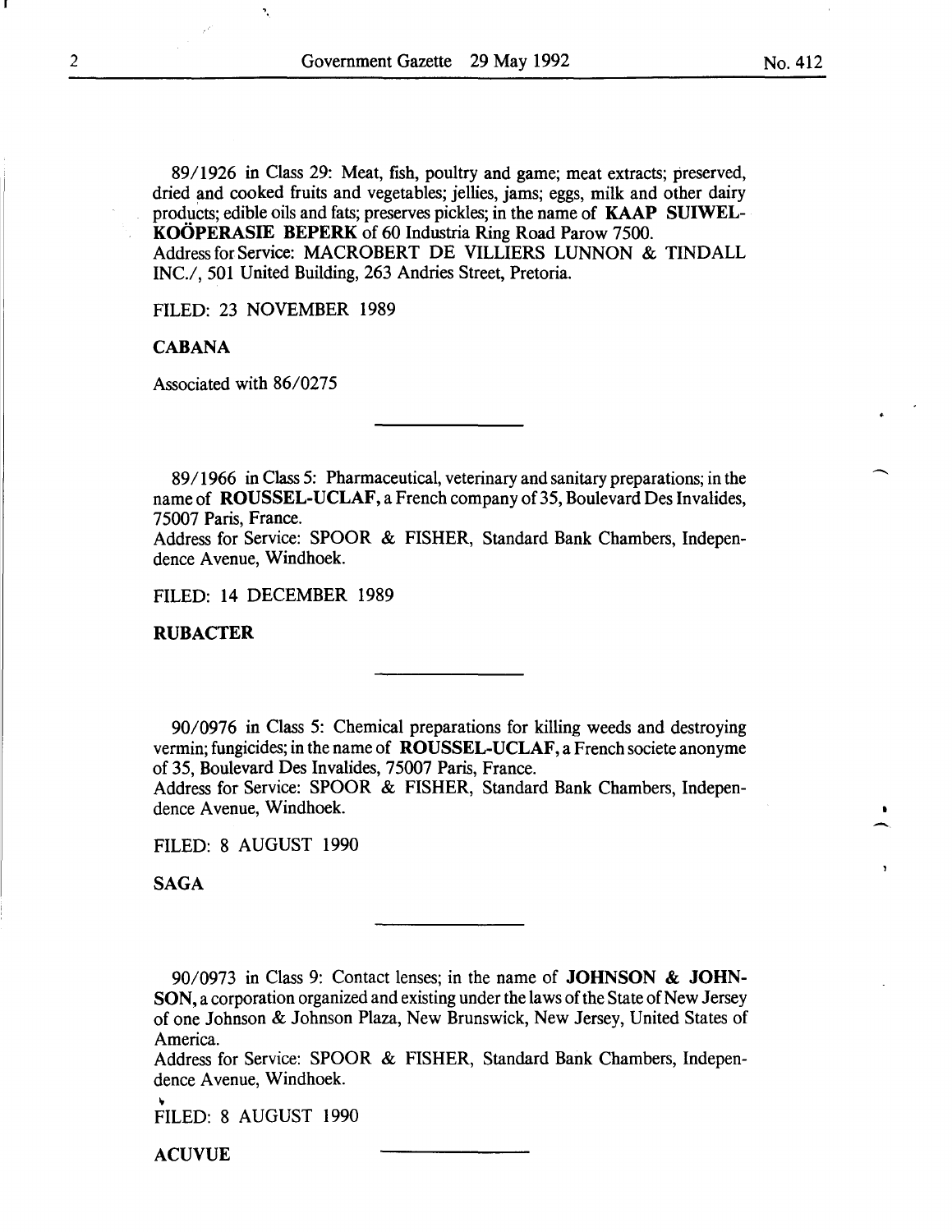89/1993 in Class 7: Component parts of machinery of every description including in particular valves for compressors, furnace blowers, air, gas and liquid pumps and regulating machinery of all kinds, mechanical, electromagnetic, hydraulic, pneumatic and other devices relating to such regulating machinery; in the name of **HOERBIGER** S.A. **(PROPRIETARY) LIMITED,** a South African company, 9 Fuchs Street, Alrode, Transvaal.

Address for Service: SPOOR & FISHER, Standard Bank Chambers, Independence Avenue, Windhoek.

FILED: 21 DECEMBER 1989





Registration of this trade mark shall give no rights to the exclusive use of the letter "C" or of the letter "V" or of the letters "CV" each separately and apart from the mark.

8911930 in Class 12: Textile and textile goods included in the class; car seat covers; in the name of **COURTHIEL VELOURS** (PROPRIETARY) LIMI-**TED,** a South African company, Vosmaar Street, Paarl, Cape Province. Address for Service: SPOOR & FISHER, Standard Bank Chambers, Independence Avenue, Windhoek.

FILED: 27 NOVEMBER 1989

**COURT FABRICS** 



Registration of this trade mark shall give no right to the exclusive use of the word FABRICS separately and apart from the mark.

Associated with 89/1929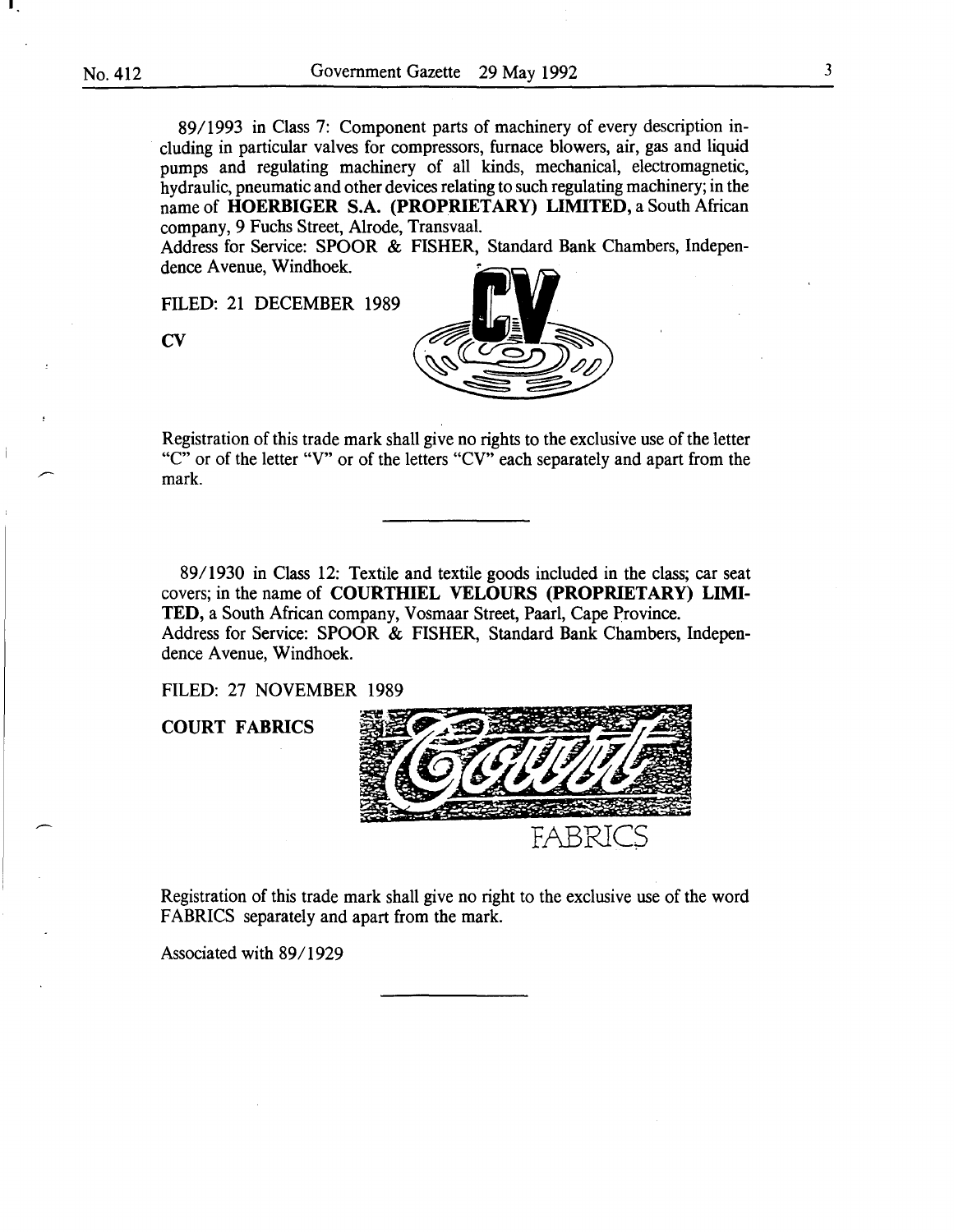89/1929 in Class 24: Textile and textile goods, not included in other classes; fabrics for curtains and upholstery; fabrics for seat covers; bed and table covers; in the name of COURTHIEL VELOURS (PROPRIETARY) LIMITED, a South African company, Vosmaar Street, Paarl, Cape Province.

Address for Service: SPOOR & FISHER, Standard Bank Chambers, Independence Avenue, Windhoek.

FILED: 27 NOVEMBER 1989

COURT FABRICS



Registration of this trade mark shall give no right to the exclusive use of the word FABRICS separately and apart from the mark.

Associated with 89/1930

90/0975 in Class 24: Textiles and textile goods, not included in other classes; bed and table covers; in the name of DA GAMA TEXTILE COMPANY LIMITED, a South African company of Da Gama House, Old National Road, Arnoldton, East London.

Address for Service: SPOOR & FISHER, Standard Bank Chambers, Independence Avenue, Windhoek.

FILED: 8 AUGUST 1990

PENNY LANE

89/1373 in Class 25: Clothing, footwear, headgear, pants, jackets, shirts and Tshirts for men, women and children; in the name of LEVI STRAUSS  $\&$  CO. a corporation organized and existing under the laws of the State of Delaware, United States of America of 1155 Battery Street, San Francisco, California 94111, United States of America.

Address for Service: SPOOR & FISHER, Standard Bank Chambers, Independence Avenue, Windhoek.

FILED: 18 SEPTEMBER 1989

DOCKERS SINCE 1850



-·

 $\mathbf{r}$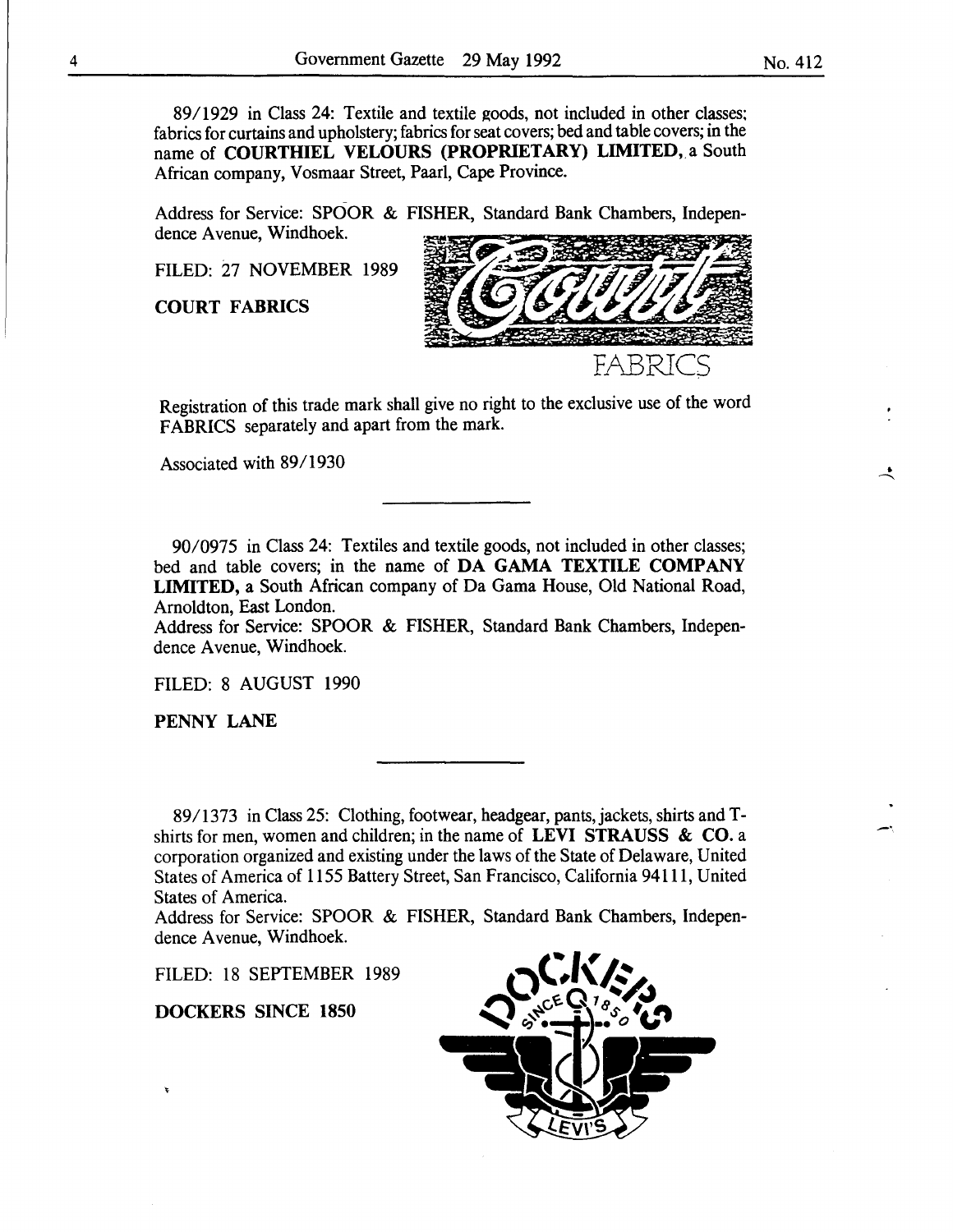-

-

Registration of this trade mark shall give no right to the exclusive use of the numerals "1", "8", "5" and "0" separately and apart from the mark.

Associated with B79/473

89/1960 in Class 29: Meat, fish, poultry and game; meat extracts; preserved, dried and cooked fruits and vegetables; jellies, jams; eggs, milk and other dairy products; edible oils and fats; preserves, pickles; in the name of KING FOOD CORPORATION (PROPRIETARY) LIMITED - a South African company - Millers and Merchants - of 4 Curlewis Street, Potchindustria, Potchefstroom, Transvaal, Republic of South Africa.

Address for Service: SPOOR & FISHER, Standard Bank Chambers, Independence Avenue, Windhoek.

FILED: 13 DECEMBER 1989

MA BELLA

Associated with 89/1961

89/1961 in Class 30: Coffee, tea, cocoa, sugar, rice, tapioca, sago, coffee substitutes; flour, and preparations made from cereals; bread, biscuits, cakes, pastry and confectionery, ices; honey, treacle; yeast, baking powder, salt, mustard, pepper, vinegar, sauces, spices; ice; in the name of KING FOOD CORPORATION  $(PROPRIETARY)$  LIMITED  $-$  a South African company  $-$  Millers and Merchants - of 4 Curlewis Street, Potchindustria, Potchefstroom, Transvaal, Republic of South Africa.

Address for Service: SPOOR & FISHER, Standard Bank Chambers, Independence A venue, Windhoek.

FILED: 13 DECEMBER 1989

MA BELLA

Associated with 89/1960

89/1814 in Class 33: Alcoholic beverages (excluding beer); in the name of SOUTHERN LIQUEUR BRANDY COMPANY LIMITED, a South African company Aan-De-Wagenweg, Stellenbosch, South Africa. Address for Service: SPOOR & FISHER, Standard Bank Chambers, Independence Avenue, Windhoek.

FILED: 13 NOVEMBER 1989

#### AMARULA

Associated with 89/0826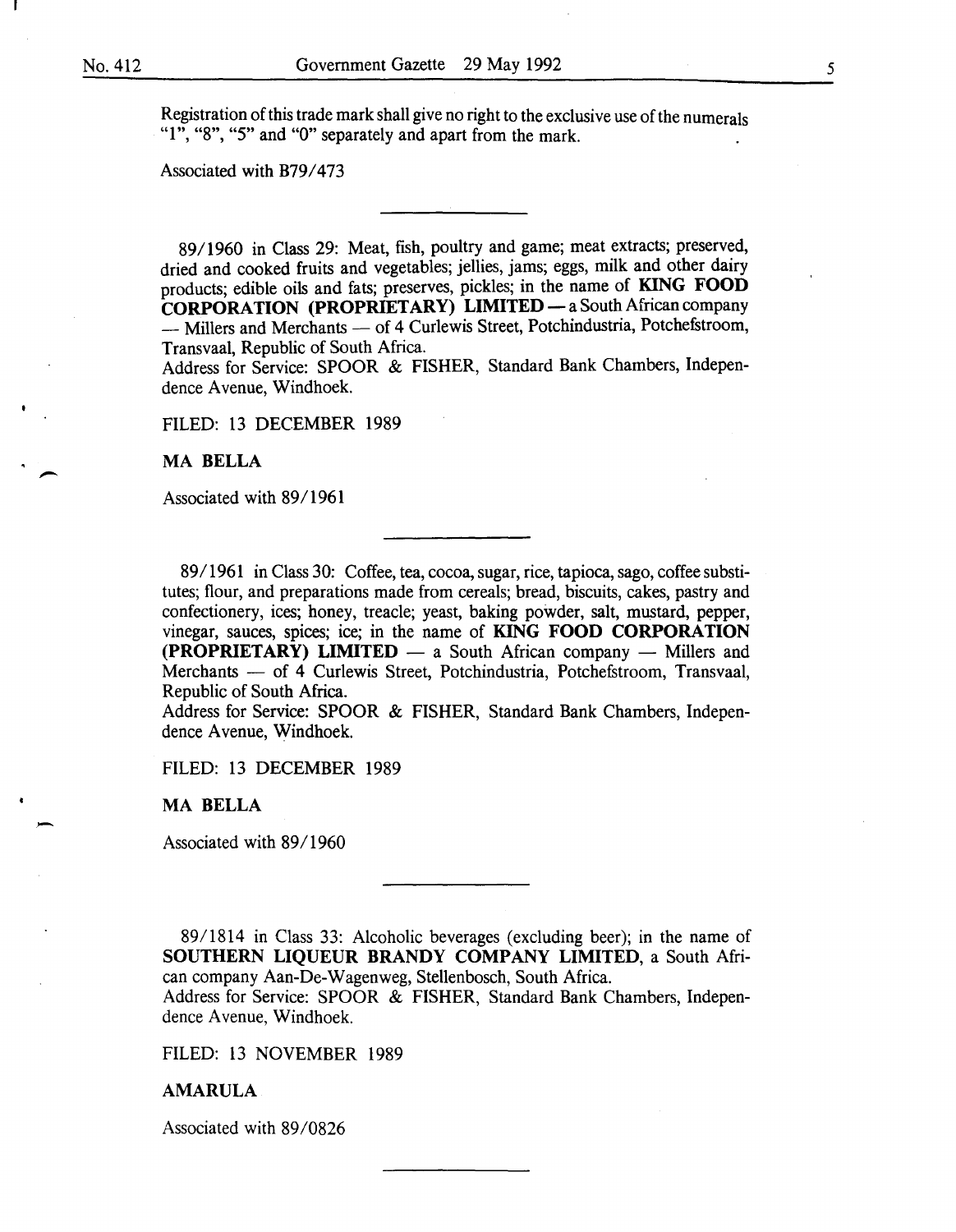89/1812 in Class 33: Alcoholic beverages (excluding beer); in the name of PAARL WINE & BRANDY COMPANY LIMITED, a South African company, Dromedaris Street, Paarl, South Africa.

Address for Service: SPOOR & FISHER, Standard Bank Chambers, Independence Avenue, Windhoek.

## FILED: 13 NOVEMBER 1989

#### PAARL ROCK

Registration of this trade mark shall give no right to the exclusive use of the word PAARL in its geographical signification separately and apart from the mark.

89/1158 in Class 34: Tobacco whether manufactured or unmanufactured including cigarettes, cigars, cigarillos and smoking tobacco; cigarette paper and tubes, smokers' articles and matches; in the name of ROTHMANS OF PALL MALL LONDON LIMITED, a South African limited liability company, Import House, 123 Dapper Road, Cape Town.

Address for Service: SPOOR & FISHER, Standard Bank Chambers, Independence Avenue, Windhoek.

FILED: 25 AUGUST 1989

## ROTHMANS LIGHTS



The combination of the colours white, gold, royal blue, light blue and red is an essential and distinctive feature of the mark.

Registration of this trade mark shall give no right to the exclusive use of the words "BY SPECIAL APPOINTMENT", the letter "R" and the numerals "1", "8", "9" and "0", separately and apart from the mark.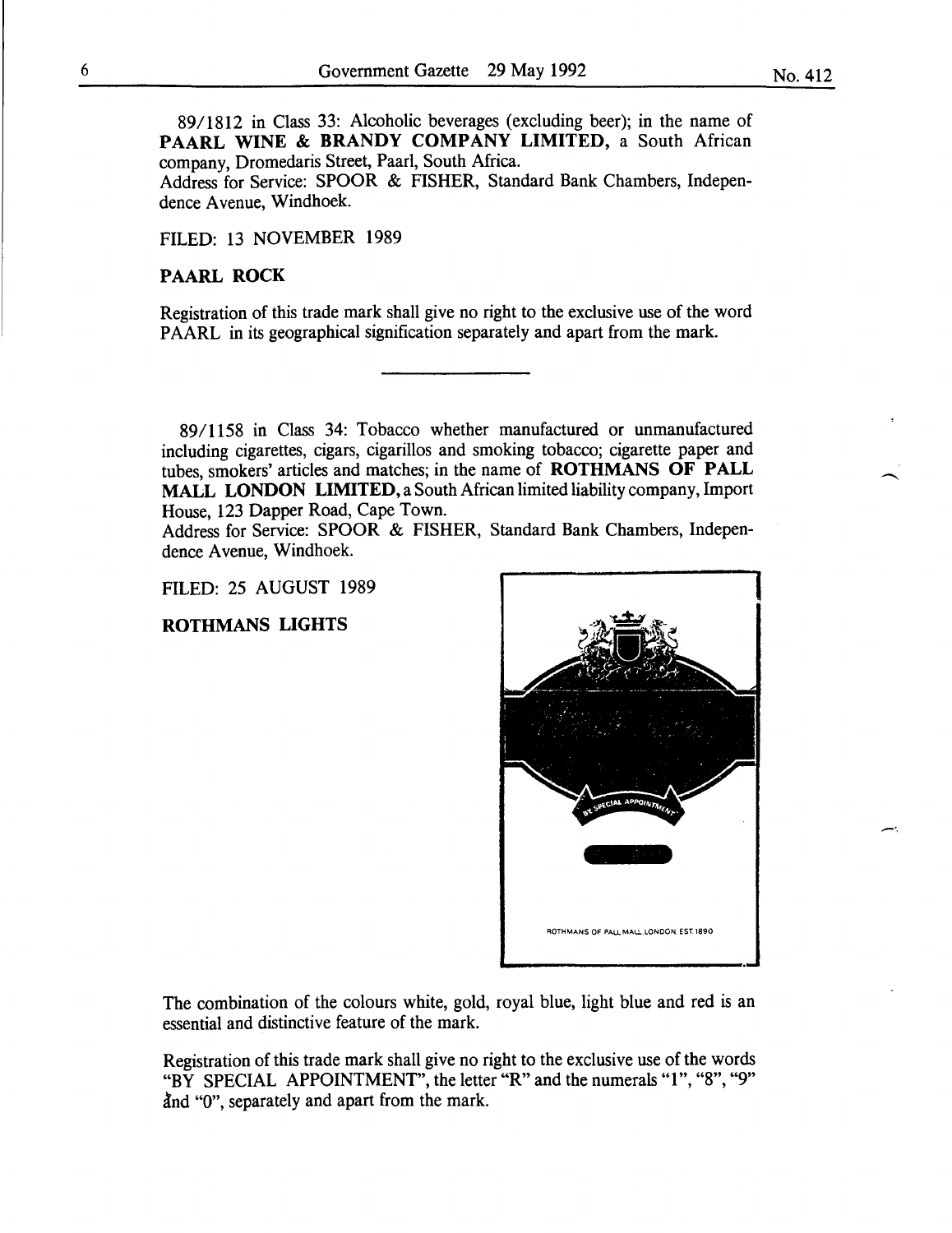Applicants undertake that, in use, the blank space appearing in the mark will be occupied only by matter of a descriptive or non-distinctive character, or by a trade mark registered in the name of the applicants in respect of the same goods, or by a trade mark of which the applicants are registered users, in respect of the same goods or by a trade mark of a registered user, with the consent of the proprietor, or by the name of the proprietor or the registered user of the trade mark or the blank space will be left vacant.

Applicants admit that registration of this trade mark shall not debar other persons from the *bona fide* descriptive use in ordinary course of trade of the word "LIGHT".

Associated with 84/0632

90/0171 in Class 6: Common metals and their alloys; metal building materials; transportable buildings of metal; materials of metal for railway tracks; non-electric cables and wires of common metal, including wire ropes and cables; ironmongery, small items of metal hardware; pipes and tubes of metal; safes; goods of common metal not included in other classes, including clamps of all kinds, shackles (including dee and bow shackles), turnbuckles, eye bolts, wire rope grips, ores; in the name of COOPER & COOPER (PTY) LIMITED t/a ENGINEERING SUPPLIES, a South African company of 39 Baldwin Road, Village Deep, Johannesburg, Republic of South Africa.

Address for Service: JOHN & KERNICK, PO Box 864, Windhoek.

FILED: 13 FEBRUARY 1990

**DONSA** 

-

90/0162 in Class 4: Industrial oils and greases; lubricants; chemical preparations used as textile lubricants; antistatic lubricants; dust laying and absorbing compositions; fuels; in the name of HENKEL KGaA, a German company of Henkelstrasse 67, Dusseldorf-Holthausen, Germany.

Address for Service: JOHN & KERNICK, PO Box 864, Windhoek.

FILED: 13 FEBRUARY 1990

#### NOPCOWAX

Associated with 90/0161

7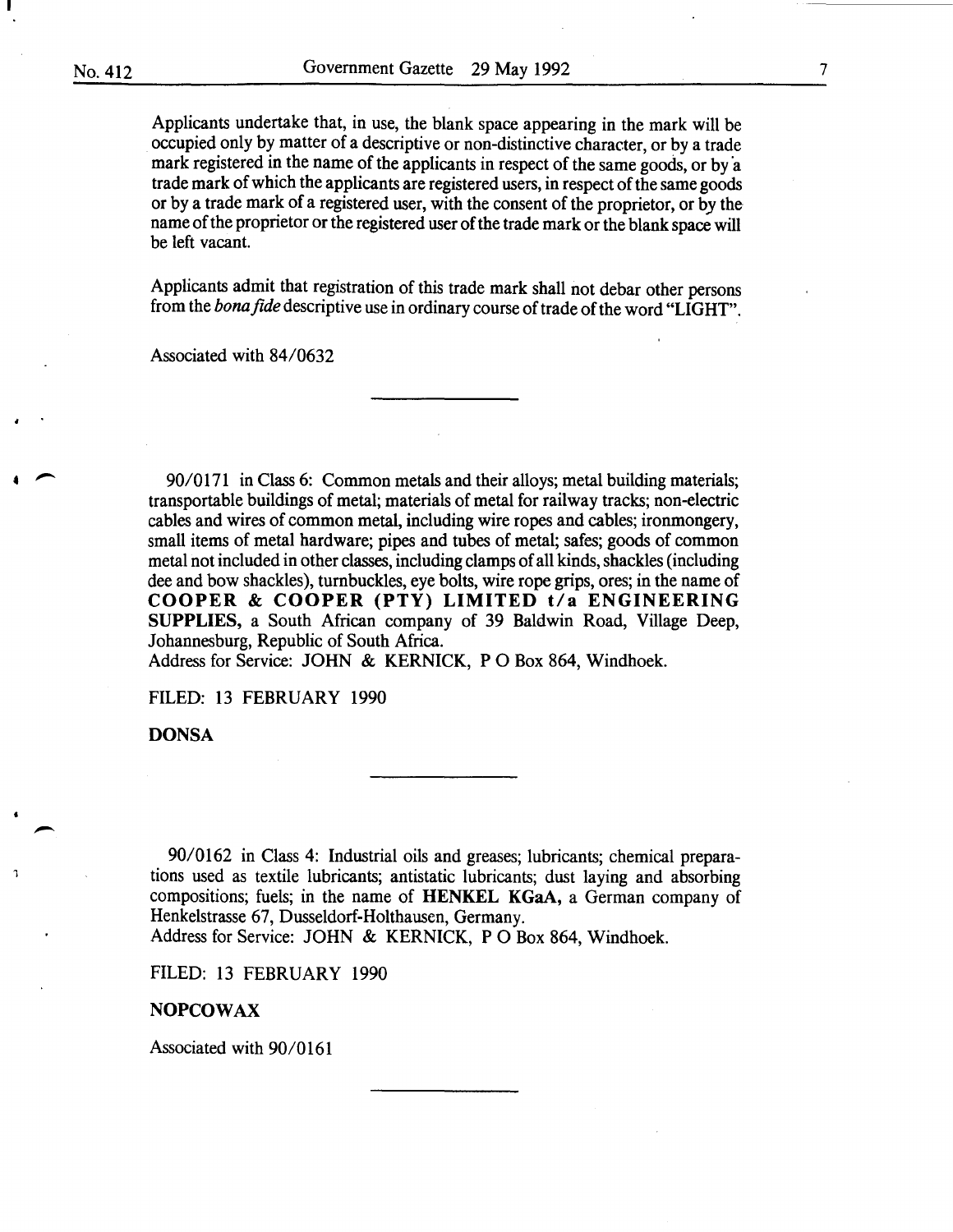90/0154 in Class 3: Bleaching preparations and other substances for laundry

use; cleaning, polishing, wetting, levelling, scouring and abrasive preparations and agents, antistatic agents; soaps, detergents, washing preparations; in the name of HENKEL KGaA, a German company of Henkelstrasse 67, Dusseldorf-Holthausen, Germany.

Address for Service: JOHN & KERNICK, P 0 Box 864, Windhoek.

FILED: 13 FEBRUARY 1990

## **NOPCOSOLVE**

Registration of this trade mark shall give no right to the exclusive use of the word SOLVE, separately and apart from the mark.

Associated with 90/0152

90/0155 in Class 1: Chemicals and chemical compositions; chemical products; chemical additives for other products; resins; dispersants; detergents; chemical intermediates; surface active agents; cleaning preparations and substances; bleaching materials and fabric softeners; degreasing agents; plasticisers; dyeing assistants and additives; in the name of HENKEL KGaA, a German company of Henkelstrasse 67, Dusseldorf-Holthausen, Germany.

Address for Service: JOHN & KERNICK, P 0 Box 864, Windhoek.

FILED: 13 FEBRUARY 1990

## NOPCOSOFT

Associated with 90/0154

90/0156 in Class 4: Industrial oils and greases; lubricants; chemical preparations used as textile lubricants; antistatic lubricants; dust laying and absorbing compositions; fuels; in the name of HENKEL KGaA, a German company of Henkelstrasse 67, Dusseldorf-Holthausen, Germany. Address for Service: JOHN & KERNICK, P 0 Box 864, Windhoek.

FILED: 13 FEBRUARY 1990

## **NOPCOTE**

Associated with 90/0155

Applicants admit that registration of this trade mark shall not debar other persons from the *bona fide* use in the ordinary course of trade of the word COAT, in its ordinary signification and apart from the mark. ~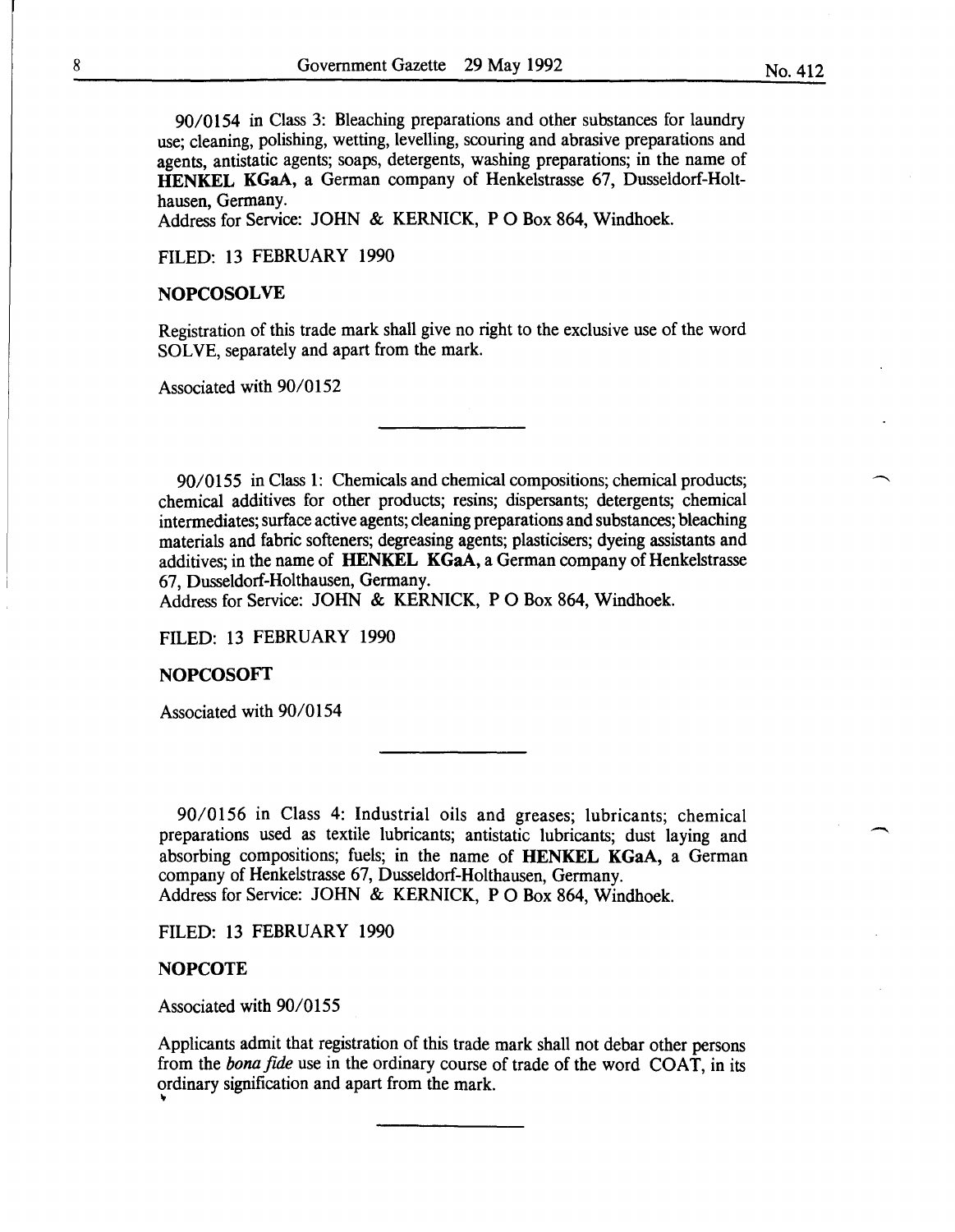•

90/0157 in Class 1: Chemicals and chemical compositions; chemical products; chemical additives for other products; resins; dispersants; detergents; chemical intermediates; surface active agents; cleaning preparations and substances; bleaching materials and fabric softeners; degreasing agents; plasticisers; dyeing assistants and additives; in the name of HENKEL KGaA, a German company of Henkelstrasse 67, Dusseldorf-Holthausen, Germany.

Address for Service: JOHN & KERNICK, P 0 Box 864, Windhoek.

FILED: 13 FEBRUARY 1990

#### **NOPCOSIZE**

Associated with 90/0156

Registration of this trade mark shall give no right to the exclusive use of the word SIZE, separately and apart from the mark.

90/0147 in Class 1: Chemicals and chemical compositions; chemical products; chemical additives for other products; resins; dispersants; detergents; chemical intermediates; surface active agents; cleaning preparations and substances; bleaching materials and fabric softeners; degreasing agents; plasticisers; dyeing assistants and additives; in the name of HENKEL KGaA, a German company of Henkelstrasse 67, Dusseldorf-Holthausen, Germany. .

Address for Service: JOHN & KERNICK, P 0 Box 864, Windhoek.

FILED: 13 FEBRUARY 1990

#### NOPCOBRITE

Associated with 90/0148 and 90/0146

Applicants admit that registration of this trade mark shall not debar other persons form the *bonafide* use in the ordinary course of trade of the word BRIGHT in its ordinary signification and apart from the mark.

90/0148 in Class 3: Bleaching preparations and other substances for laundry use; cleaning, polishing, wetting, levelling, scouring and abrasive preparations and agents; antistatic agents; soaps; detergents, washing preparations; in the name of HENKEL KGaA, a German company of Henkelstrasse 67, Dusseldorf-Holthausen, Germany.

Address for Service: JOHN & KERNICK, PO Box 864, Windhoek.

FILED: 13 FEBRUARY 1990

## **NOPCOBRITE**

Associated with 90/0147

Applicants admit that registration of this trade mark shall not debar other persons from the *bonafide* use in the ordinary course of trade of the word BRIGHT, in its ordinary signification and apart from the mark.

9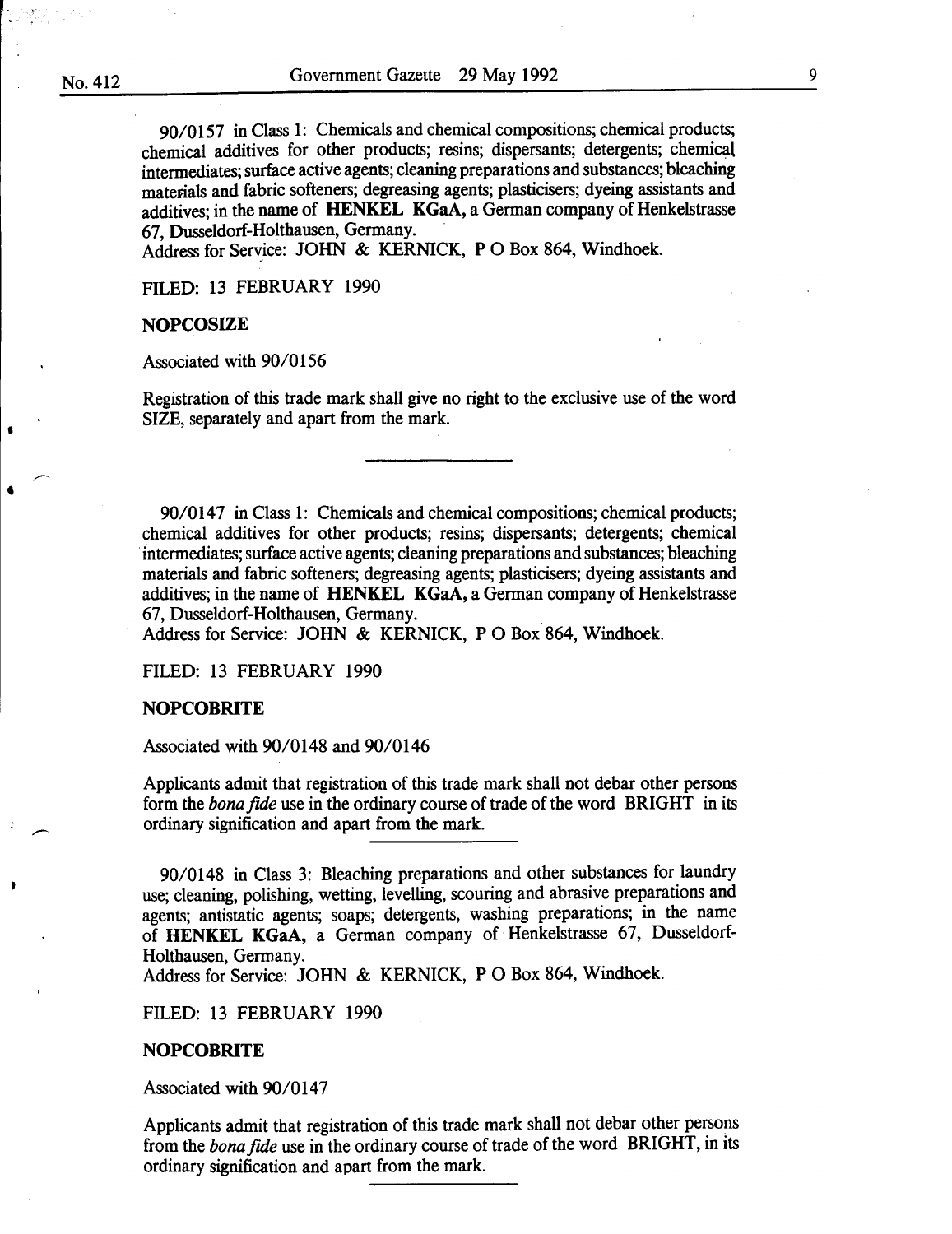90/0131 in Class 1: Chemical preparations and substances; adhesives for industrial purposes; artificial and synthetic resins; glues including solid glues and pasta glues; in the name of HENKEL KGaA, a German company of Henkelstrasse 67, Dusseldorf-Holthausen, Germany.

Address for Service: JOHN & KERNICK, PO Box 864, Windhoek.

FILED: 12 FEBRUARY 1990

## **PRITTSTICK**

Associated with 90/0130

Registration of this trade mark shall give no right to the exclusive use of the word STICK, separately and apart from the mark.

89/2010 in Class 9: Electric flat irons, steam flat irons, heated blankets and all other goods included in this class being electrically operated or heated apparatus or appliances for domestic or industrial use; parts of and accessories for the aforesaid goods; in the name of ROWENTA-WERKE GmbH, a German company of Waldstrasse 232, 6050 Offenbach am Main, Germany.

Address for Service: JOHN & KERNICK, P 0 Box 864, Windhoek.

FILED: 27 DECEMBER 1989

#### ROWENTA

Associated with 89/2011 and 89/2013

89/2011 in Class 11: Bread toasters, electric frying apparatus, electric cookers, electric coffee machines (percolators), electric hair driers, electric heating covers, electric dish warmers, and all other electrically heated apparatus and appliances included in this class; in the name of ROWENTA-WERKE GmbH, a German company of Waldstrasse 232, 6050 Offenbach am Main, Germany. Address for Service: JOHN & KERNICK, P 0 Box 864, Windhoek.

FILED: 27 DECEMBER 1989

## ROWENTA

Associated with 89/2012

• -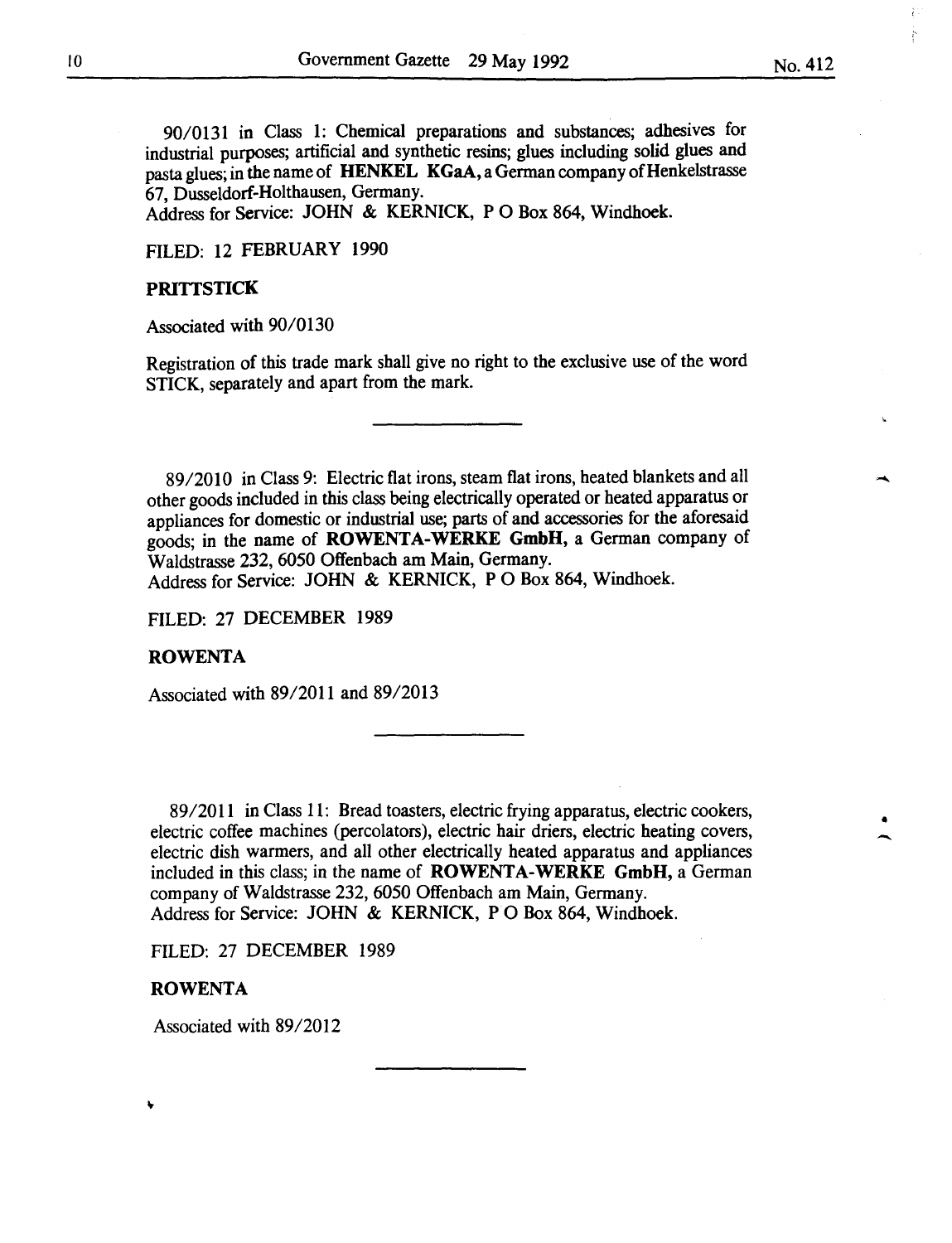•

•

8912012 in Class 34: Lighters and all other smokers' requisites; in the name of **ROWENTA-WERKE** GmbH, a German company of Waldstrasse  $232,6050$ Offenbach am Main, Germany. Address for Service: JOHN & KERNICK, P 0 Box 864, Windhoek.

FILED: 27 DECEMBER 1989

#### ROWENTA

Associated with 89/2010

89/1265 in Class 8: Hand tools and implements; cutlery, forks and spoons; side arms; razors; accessories, fittings and components for the aforesaid; in the name of UNIHOLD GROUP LIMITED, a South African company of 2nd Floor, Lakeside Place, Queens St, Bruma, Johannesburg, Republic of South Africa. Address for Service: JOHN & KERNICK, P 0 Box 864, Windhoek.

FILED: 5 SEPTEMBER 1989

## **REPSA**

This trade mark will be restricted to the colours appearing in the mark, the predominant colours being red and grey.

Associated with 89/1266

88/0194 in Class 25: Men's Hosiery; in the name of KAYSER-ROTH CORPORATION, a Delaware Corporation, of 1285 Avenue of the Americas, New York, United States of America.

Address for Service: JOHN & KERNICK, P O Box 864, Windhoek.

FILED: 4 MARCH 1988

ESQUIRE

87 I 1268 in Class 16: Paper and paper articles, cardboard and carboard articles; printed matter, newspapers, periodicals, magazines, leaflets, time-tables, fare tables, maps, folders, booklets, books and other printed matter; bookbinding materials; photographs, stationery; adhesive materials (stationery); typewriters and office requisites (other than furniture); instructional and teaching material (other than apparatus); computer software; playing cards; printers' type and cliches (sterotype); in the name of AIR ZIMBABWE CORPORATION, a Zimbabwean Corporation of P 0 Box AP 1, Harare Airport, Harare, Zimbabwe. Address for Service: JOHN & KERNICK, P 0 Box 864, Windhoek.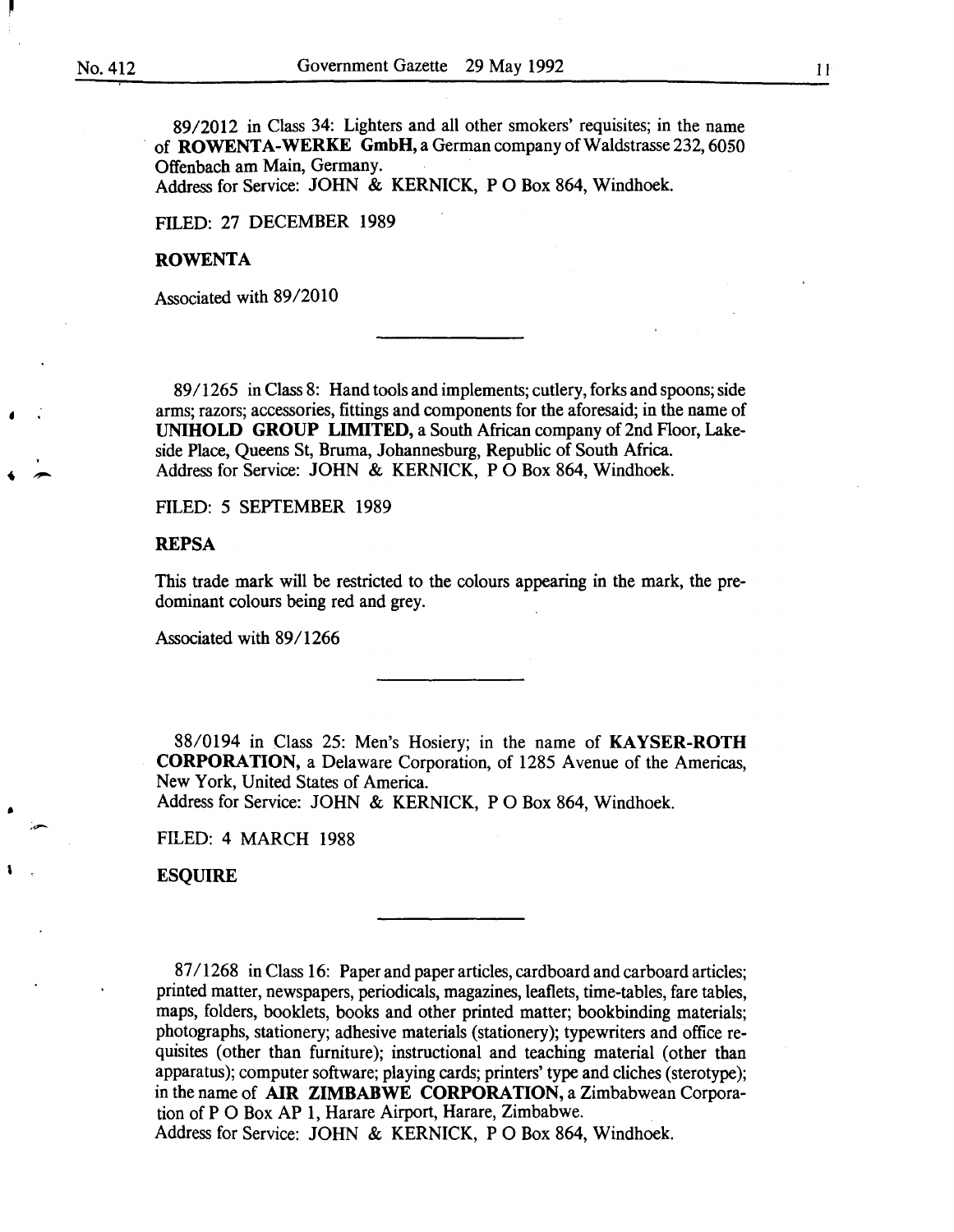

FILED: 12 OCTOBER 1987

Associated with 87/1269

Applicants undertake that, in use the blank space appearing in the mark will be occupied only by matter of a descriptive or non-distinctive character or by a trade mark registered in the name of the applicants in respect of the same goods or by a trade mark of which the applicants are registered users, in respect of the same goods, or by a trade mark of a registered user, with the consent of the proprietor of such mark, or the blank space will be left vacant.

87/1270 in Class 39: Transportation of people and goods by rail, road, water, air or pipeline and services connected with such transport including tourist, airline, bonding, booking, hiring, renting, escorting, excursion, guiding, salvaging, reservation, loading, packing, delivery and warehousing services; travel agents; tour operators; tourist agencies; hiring and vending services; services ancillary to the aforegoing; in the name of **AIR ZIMBABWE CORPORATION,** a Zimbabwe Corporation of P 0 Box AP 1, Harare Airport, Harare, Zimbabwe. Address for Service: JOHN & KERNICK, P 0 Box 864, Windhoek.

FILED: 12 OCTOBER 1987

Associated with 87/1271

٧



Applicants undertake that, in use the blank space appearing in the mark will be occupied only by matter of a descriptive or non-distinctive character or by a trade mark registered in the name of the applicants in respect of the same services or by a trade mark of which the applicants are registered users, in respect of the same goods, or by a trade mark of a registered user, with the consent of the proprietor of such mark, or the blank space will be left vacant.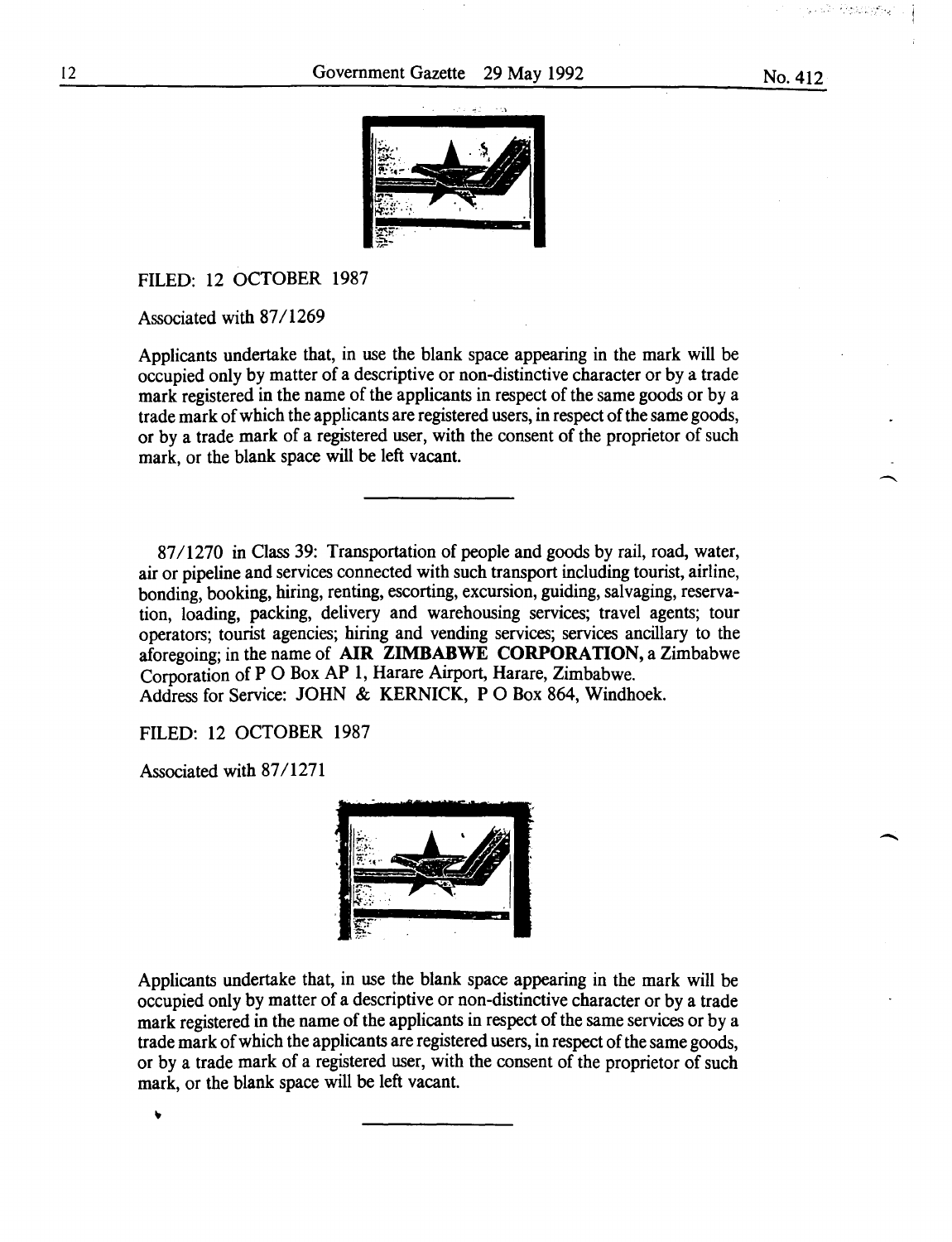:...•'-• OO,O ,o •''••'- ••,o•o.T oo•o *o•O.A* 0 o oo,•.foo o,oo, •••·•••• ·0,0'••'•'·····,•, •. O.'OOo>'oo'o"ooOo''•'···.··· o''oo',',,,:..· .•. ·.·-·.·,·,,•\_'o .. •.'.'o,o.'~

89/2013 in Class 9: Scientific, nautical, surveying and electrical apparatus and instruments (including wireless); including electric irons, photographic, cinematographic, optical, weighing, measuring, signalling, checking (supervision), life-saving and teaching apparatus and instruments; coin or counter-freed apparatus; talking machines; cash registers; calculating machines; fire-extinguishing apparatus; parts, accessories, components and fittings for the aforegoing; in the name of ROWEN-TA-WERKE GmbH, a German company of Waldstrasse 232, 6050 Offenbach am Main, Germany.

Address for Service: JOHN & KERNICK, PO Box 864, Windhoek.

#### FILED 27 DECEMBER 1989

## ROWENTA POWERSTEAM

Registration of this trade mark shall give no right to the exclusive use of the words "POWER" and "STEAM", separately from each other and apart from the mark.

Associated with 89/2010

89/0158 in Class 35: Advertising and business; in the name of SAFMARINE AND RENNIES HOLDINGS LIMITED, a South African company, of 1100 BP Centre, Thibault Square, Cape Town, Republic of South Africa. Address for Service: FAIRBRIDGE ARDERNE & LAWTON, Fourth Floor, Main Tower, Cape Town Centre, Heerengracht, Cape Town, 8001.

FILED: 3 FEBRUARY 1989



Associated with 89/0164

The application is limited to the three shades of blue as shown on the representation of the mark affixed to the form of application.

The registration of this trade mark shall give no right to the exclusive use of the letters "S" and "R" each separately and apart from the mark.

B90/0093 in Class 34: Tobaccos, raw or manufactured, including cigarettes, pipe tobaccos, cigars, cigarillos and snuff; smokers' articles and matches; in the name of INTERNATIONAL TOBACCO COMPANY LIMITED of Comer Reef Road and Kelvin Street Extension, Industria, Johannesburg, (P 0 Box 43085 Industria 2042).

Address for Service: UNITED TOBACCO CO LIMITED, Cnr. Main Reef Road & Kelvin Street, Extension, Industria, Johannesburg (P 0 Box 43085, Industria, 2042).

FILED: 26 JANUARY 1990

SCOTTISH PIPER BLACK WATCH (DEVICE)